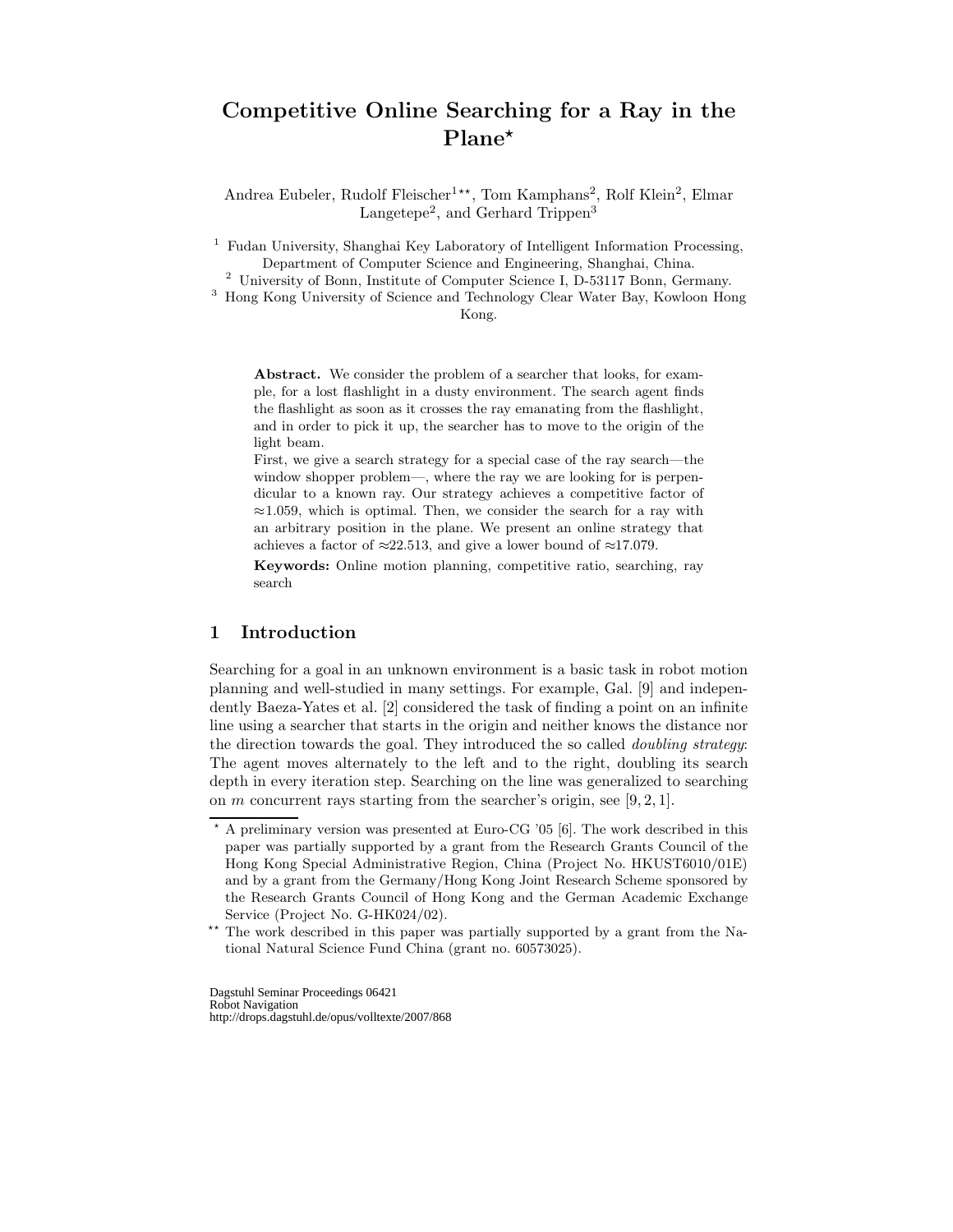Many variants of the problem were discussed since then, for example mray searching with restricted goal distance (Hipke et al. [11], Langetepe [20], López-Ortiz and Schuierer  $[26, 21]$ , m-ray searching with additional turn costs (Demaine et al. [5]), parallel m-ray searching (Kao et al. [16], Hammar et al. [10], López-Ortiz and Schuierer [22]), randomized searching (Schuierer [27], Kao et al. [17]), searching in polygons (Schuierer [25], Klein [18]), or searching with error-prone agents (Kamphans and Langetepe [15, 14]). Furthermore, some of the problems were again rediscovered by Jaillet et al. [13].

The quality of a strategy that deals with incomplete information—an *online* strategy—is usually measured by the cost of the online solution compared to the optimal solution. More precisely, let  $|S|$  denote the cost of an online strategy, S, and  $|S_{\text{Opt}}|$  the cost of the optimal solution, then we call S C-competitive, if there exists a constant A such that  $|S| \leq C \cdot |S_{\text{Opt}}| + A$  holds for every input to S. In our case, the costs incurred by a search strategy is given by the length of the path covered by the searcher, and the optimal solution is the length of the shortest path from the searcher's origin to the goal. The competitive framework was introduced by Sleator and Tarjan [28] and used for many settings; see, for example, the survey by Fiat and Woeginger [7]. For a general overview of online motion planning problems and its analysis see the surveys [3, 23, 24, 12]. Another measure is the search ratio, see Koutsoupias et al. [19] and Fleischer et al. [8].

In this paper, we consider the search for the origin  $t$  of a ray  $R$  in the plane, see Figure 1. The searcher has no vision, but recognizes the ray and the ray's origin as soon as the searcher hits the ray. Similar problems were discussed by Alpern and Gal [1]. The position of the ray is not known in advance and we move along a search path  $\Pi$  starting at a given point s. Finally  $\Pi$  will hit the ray R at point  $p$  and the origin  $t$  is detected. The cost of the strategy is given by the length of the path from s to p (i.e.,  $|I_s^p|$ ), plus the distance  $|pt|$  from p to t. The performance of the path  $\Pi$  for the ray  $R$  ist given by the competitive ratio  $| \Pi_s^p | + | pt |$  $\frac{|x|+|p_t|}{|st|}$ ; that is, we compare the length of the path to the shortest path form s to t. We would like to find a search path  $\Pi$  that guarantees a competitive ratio not greater than C for all possible rays R in the plane. In turn, C should be as small as possible.

First, in Section 2 we consider a simplified version of this problem: The origin s of the ray, R, we are looking for is located on another ray,  $R'$ , perpendicular to R. The searcher's start point  $a$  and  $R$  are located on the same side of  $R'$ . Moreover,  $R'$  is known. We call this problem the *window shopper problem*, because we can imagine  $R'$  as a shopping window. A buyer walks along the windows perhaps looking for a present—and walks towards the window as soon as the item is spoted. We present a search strategy for this problem that achieves an optimal competitive factor of 1.059 . . ..

Furthermore in Section 3, we consider the general case as shown in Figure 1 and present a search strategy that achieves a factor of  $22.513...$  In Section 4 we give a lower bound of  $17.079...$  Surprisingly, the lower bound construction is also applicable to a search problem discussed by Alpern and Gal [1], leaving a gap between  $17.38...$  and  $17.079...$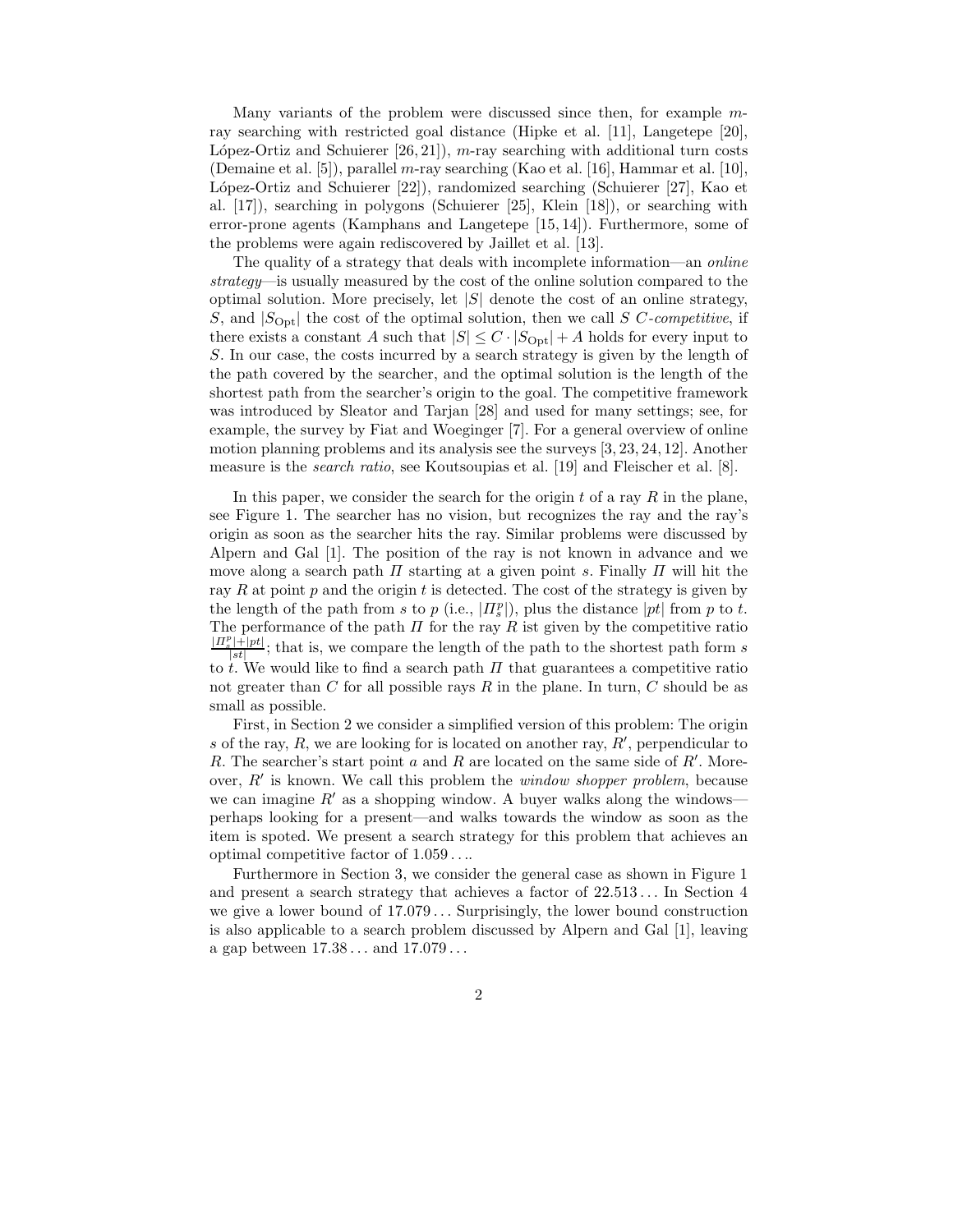

Fig. 1. Searching for the origin  $t$  of a ray  $R$ .

# 2 The Window Shopper Problem



Fig. 2. A strategy for the window shopper problem.

In this section, we consider the problem of finding a gift s along a shopping window. The agent starts somewhere and looks toward the window. We assume that the item t gets into sight if the ray  $R$ , from t to the seachers position  $p$ , is perpendicular to the window. Then the searcher moves toward t.

This problem can be modelled as follows. W.l.o.g. we assume that the line of sight (i.e., the ray,  $R$ , we are looking for), is parallel to the  $X$ -axis, starts in  $(1, y_R)$  for  $y_R \geq 0$ , and emanates toward the left side of the perpendicular ray  $R'$  (the *window*) which starts in  $(1, 0)$ . The searcher starts in the origin  $s = (0, 0)$ ; see Figure 2. The goal (i.e., the ray's origin t) is discovered as soon as the searcher reaches its height,  $y_R$ . After the searcher has discovered to goal, it moves directly to the goal. Note that the shortest distance from s to  $R'$  can be fixed to 1 because scaling has no influence on the competitive ratio.

We would like to find a search path,  $\Pi$ , so that for any goal, t, the ratio  $\frac{|H_s^p|+|pt|}{|st|} \leq C$  holds, where C is the smallest achievable ratio for all search paths.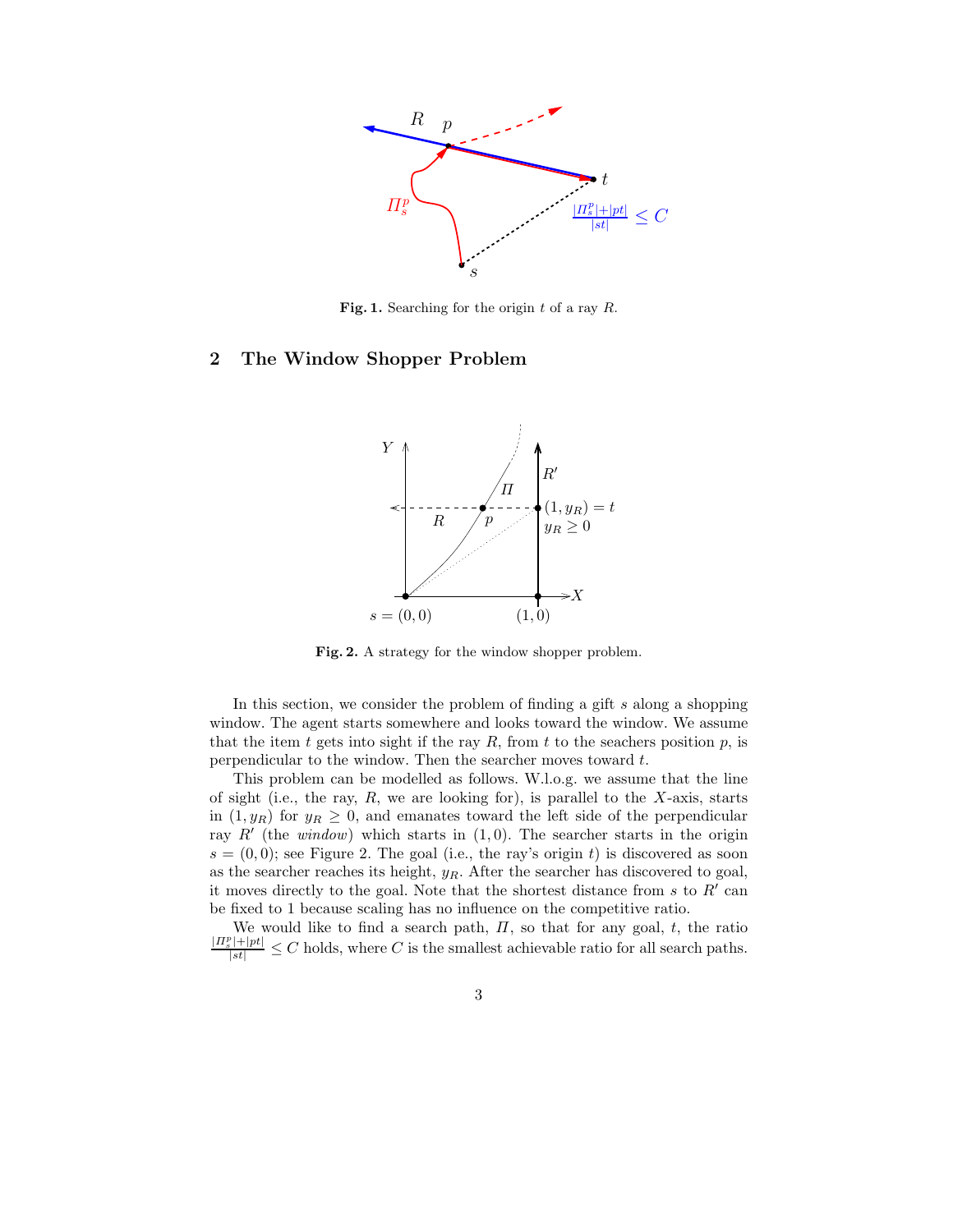**Theorem 1.** There is a strategy  $\Pi$  with an optimal competitive factor of 1.059... for searching the origin of a ray, R, that emanates from a known ray R' perpendicular to R.

Proof. We solve two tasks.

- 1. We will design a search path  $\Pi$  that consists of the following three parts (or conditions), see Figure 3(i).
	- $\Pi_1$ : A straight line segment from  $(0,0)$  to some point  $(a,b)$  where the competitive ratio strictly increases from  $C = 1$  to  $C_{\text{max}}$  for goals from  $(1, 0)$ to  $(1, b)$ .
	- $\Pi_2$ : A strictly monotone curve f from  $(a, b)$  to some point  $(1, D)$  on R' where the competitive ratio is exactly  $C_{\text{max}}$  for all goals from  $(1, b)$  to  $(1, D)$ .
	- $\Pi_3$ : A ray starting form  $(1; D)$  to  $(1, \infty)$  where the competitive ratio strictly decreases from  $C_{\text{max}}$  to 1 for goals from  $(1, D)$  to  $(1, \infty)$ .

Furthermore, we prove that the full path  $\Pi$  is convex. The competitive ratio of  $\Pi$  is  $C_{\text{max}}$ .

2. We will show that such a path is optimal and the best achievable ratio is  $C_{\text{max}}$ .

We start with the second task. Let us assume that we have designed a search path  $\Pi$  with the given properties and let us assume that there is an optimal search path K with  $K \neq \Pi$ , see Figure 3(ii).

The path K might hit the ray B from  $(1, b)$  to  $(-\infty, b)$  at a point  $p_1$  to the left of  $(a, b)$ . Then the ratio  $\frac{|K_s^{p_1}|+|p_1(1,b)|}{|s(1,b)|}$  $\frac{|s|+|p_1(1,b)|}{|s(1,b)|}$  is bigger than  $C_{\text{max}} = \frac{|s(a,b)|+|(a,b)(1,b)|}{|s(1,b)|}$  $\frac{|+|(a, b)(1, b)|}{|s(1,b)|}$ . On the other hand K might move to the right of  $(a, b)$  and hits  $\Pi_2$  at a point  $p_2$  between B and the ray D from  $(1, D)$  to  $(-\infty, D)$ . In this case the length of  $K_s^{p_2}$  has to be bigger than  $\Pi_s^{p_2}$  because  $\Pi$  is fully convex. Thus, the ratio  $|K_s^{p_2}|+|p_2(1,p_{2y})|$  $\frac{p_1^2+|p_2(1,p_{2y})|}{|s(1,p_{2y})|}$  is bigger than  $C_{\text{max}} = \frac{|H_s^{p_2}|+|p_2(1,p_{2y})|}{|s(1,p_{2y})|}$  $\frac{|\cdot| \cdot |p_2(1,p_2,y)|}{|s(1,p_2,y)|}$ , where  $p_{2y}$  denotes the Y-coordinate of  $p_2$ . This also holds if K hits R' first and  $p_2$  equals  $(1, D)$ ; see the dotted path in Figure 3(ii).

This means that K has to follow  $\Pi$  from s up to some point beyond B and might leave  $\Pi_2$  then. In this case K has at least the ratio  $C_{\text{max}}$  and  $\Pi$  is optimal, too.

It remains to show that we can design a path with the given properties. The motivation for the construction comes from the following intuition. In the very beginning the ratio starts from 1 and has to increase for a while, this is true for any strategy. Additionally, any reasonable strategy should be monotone in  $x$ and  $\gamma$ . Moving backwards or away from the window will allow shortcuts with a smaller ratio. Therefore it is reasonable that we will get closer and closer to the window  $R'$  and the factor should decrease to 1. So, finally, we can hit  $R'$  because at the end the ratio will not be the worst case. Furthermore, in many application strategies are designed by the fact that they achieves exactly the same factor for a set of goals. Altogether, we would like to design a strategy  $\Pi$  by the properties formulated above, and as we already know such a strategy is optimal.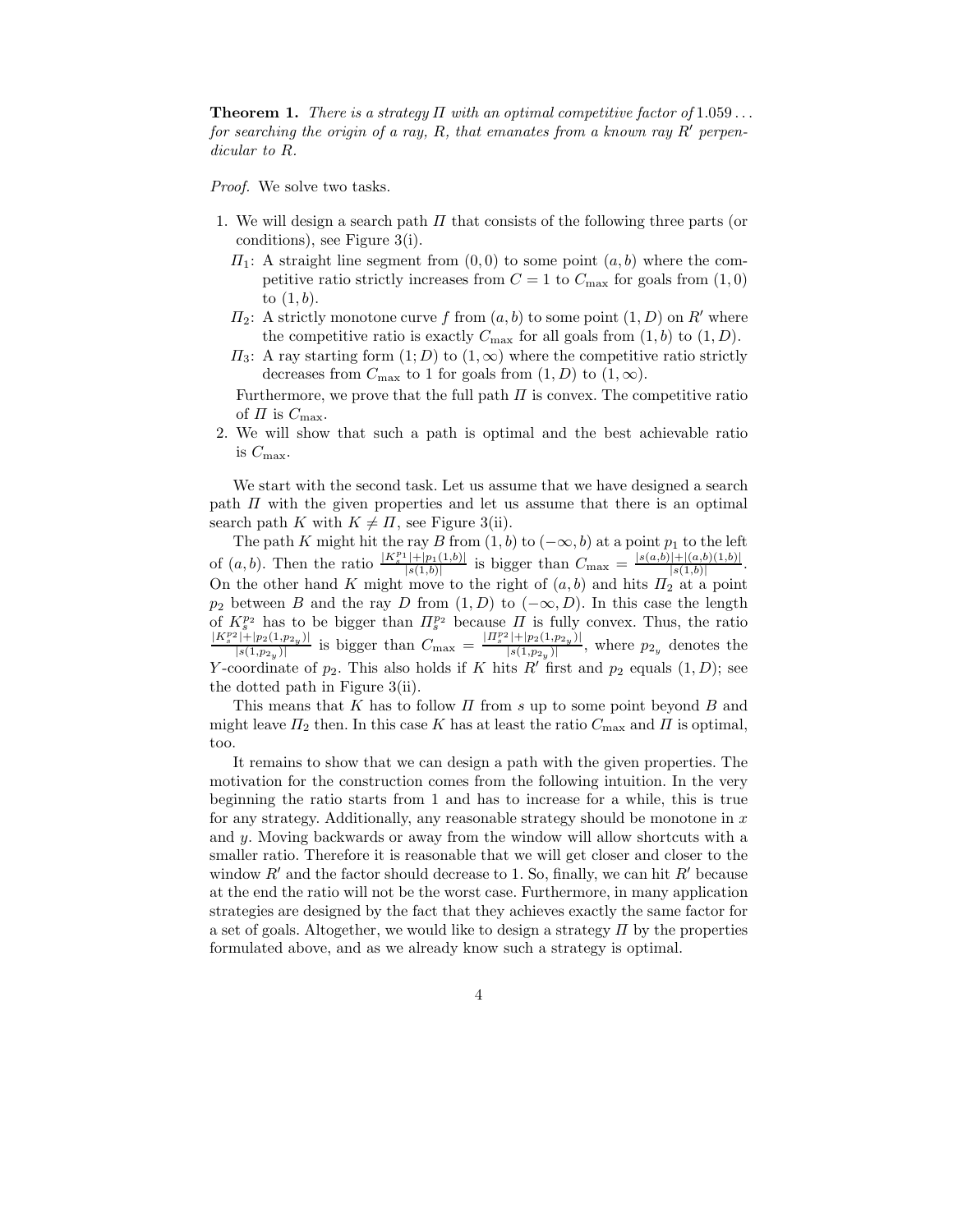

Fig. 3. An arbitrary search path K is not better than  $\Pi$ .

With the first two conditions for  $\Pi_1$  and  $\Pi_2$  we fix a and b. We consider the line segment from the origin  $(0, 0)$  to  $(a, b)$  with  $a, b > 0$  to be parametrized by  $(ta, tb)$  for  $t \in [0, 1]$ . The competitive factor is given by

$$
C(t) = \frac{t\sqrt{a^2 + b^2} + 1 - ta}{\sqrt{1 + t^2b^2}}, \quad t \in [0, 1].
$$

We want  $C(t)$  to be a monotone and increasing function. From  $C'(t) \geq 0 \forall t \in$ [0, 1] we conclude

$$
C'(t) = \frac{(\sqrt{a^2 + b^2} - a)(1 + t^2b^2) - (t(\sqrt{a^2 + b^2} - a) + 1)tb^2}{\sqrt{1 + t^2b^2}(1 + t^2b^2)} \ge 0 \quad \forall t \in [0.1]
$$
  
\n
$$
\Leftrightarrow \sqrt{a^2 + b^2} - a \ge tb^2 \quad \forall t \in [0.1]
$$
  
\n
$$
\Leftrightarrow \sqrt{a^2 + b^2} - a \ge b^2
$$
  
\n
$$
\Leftrightarrow a^2 + b^2 \ge b^4 + 2ab^2 + a^2
$$
  
\n
$$
\Leftrightarrow 1 - 2a \ge b^2.
$$

Hence,  $a \leq \frac{1-b^2}{2}$  $\frac{b^{-b}}{2}$  follows. From now on we set  $a := \frac{1-b^2}{2}$  $\frac{-b^2}{2}$ . For  $t = 1$  and  $a := \frac{1-b^2}{2}$ Figure . Then  $\alpha$  is  $\alpha$  is  $\alpha$  is  $\alpha$  is  $\alpha$  is  $\alpha$  is  $\alpha$  is  $\alpha$  is  $\alpha$  is  $\alpha$  is  $\alpha$  is  $\alpha$  is  $\alpha$  is  $\alpha$  is  $\alpha$  is  $\alpha$  is  $\alpha$  is  $\alpha$  is  $\alpha$  is  $\alpha$  is  $\alpha$  is  $\alpha$  is  $\alpha$  is  $\alpha$  is  $\alpha$  is  $\alpha$  is

$$
\frac{\sqrt{a^2 + b^2} + 1 - a}{\sqrt{1 + b^2}} = \frac{\sqrt{(\frac{1 - b^2}{2})^2 + b^2} + 1 - \frac{1 - b^2}{2}}{\sqrt{1 + b^2}} = \frac{\sqrt{\frac{1 - 2b^2 + b^4 + 4b^2}{4}} + \frac{1}{2} + \frac{b^2}{2}}{\sqrt{1 + b^2}} = \frac{\sqrt{(\frac{1 + b^2}{2})^2 + \frac{1}{2}(1 + b^2)}}{\sqrt{1 + b^2}} = \sqrt{1 + b^2} =: C.
$$
 (1)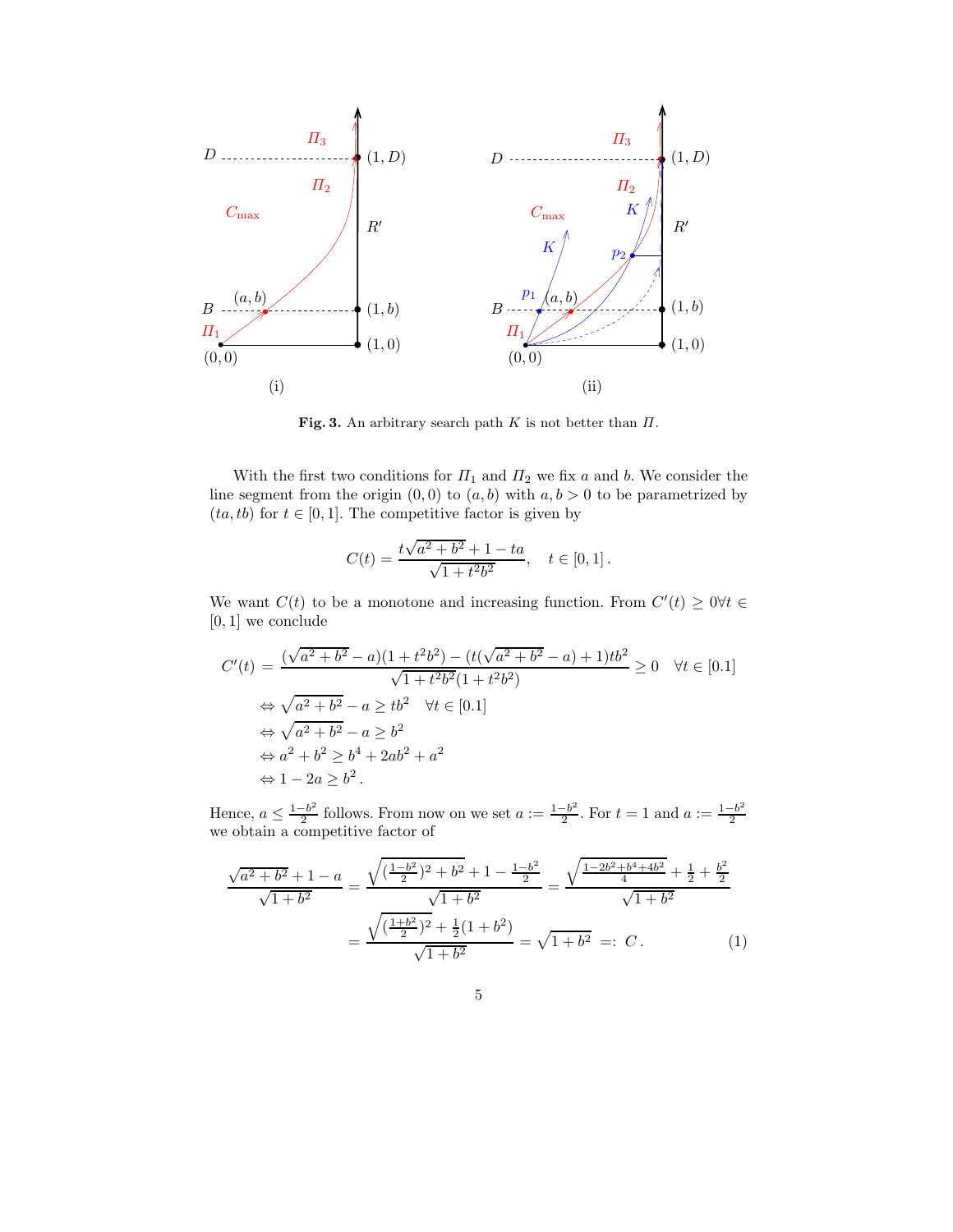We can consider the line segment  $\Pi_1$  also as a function of  $x \in [0, a]$ . Now, C is the worst case competitive factor for  $x \in [0, a]$  and goals t between  $[1, 0]$ and  $[1, b]$ .

For  $\Pi_2$  we construct a curve  $f(x)$  for  $x \in [a, 1]$  that runs from  $[a, b]$  to some point [1, D] and achieves the ratio  $C = \sqrt{1+b^2}$  for all goals t between [1, b] and  $[1, D]$ . This means that the length of the path of the searcher (i.e., the line segment up to  $(a, b)$ , the part of the curve f up to the height  $y_R$ , and the final line segment to the goal  $(1, y_R)$  equals C times the Euclidean distance from the origin  $(0, 0)$  to the goal  $(1, y_R)$ . Thus, f can be defined by the differential equation

$$
\sqrt{a^2 + b^2} + 1 - x + \int_a^x \sqrt{1 + f'(t)^2} dt = C \cdot \sqrt{1 + f(x)^2}.
$$
 (2)

We would like to rearrange Equation (2) in order to apply standard methods for solving differential equations. Derivating Equation (2) and squaring twice gives

$$
\sqrt{1 + f'(x)^2} - 1 = \frac{C}{2} \cdot \frac{1}{\sqrt{1 + f(x)^2}} \cdot 2f(x)f'(x)
$$
  
\n
$$
\Leftrightarrow 1 + f'(x)^2 - 2\sqrt{1 + f'(x)^2} + 1 = C^2 \frac{f(x)^2 f'(x)^2}{1 + f(x)^2}
$$
  
\n
$$
\Leftrightarrow f'(x)^2 \left[1 - C^2 \frac{f(x)^2}{1 + f(x)^2}\right] + 2 = 2\sqrt{1 + f'(x)^2}
$$
  
\n
$$
\Leftrightarrow f'(x)^4 \left[1 - C^2 \frac{f(x)^2}{1 + f(x)^2}\right]^2 + 4f'(x)^2 \left[1 - C^2 \frac{f(x)^2}{1 + f(x)^2}\right] = 4f'(x)^2.
$$

The curve f was assumed to be strictly monotone, which means  $f'(x) \neq 0$ . Therefore we have

$$
\Leftrightarrow f'(x)^2 \left[ 1 - C^2 \frac{f(x)^2}{1 + f(x)^2} \right]^2 = 4C^2 \frac{f(x)^2}{1 + f(x)^2}
$$
  
\n
$$
\Leftrightarrow f'(x)^2 = \left[ \frac{1 + f(x)^2}{1 + (1 - C^2)f(x)^2} \right]^2 4C^2 \frac{f(x)^2}{1 + f(x)^2}
$$
  
\n
$$
\Leftrightarrow f'(x)^2 = 4C^2 \frac{(1 + f(x)^2)f(x)^2}{(1 + (1 - C^2)f(x)^2)^2}
$$
  
\n
$$
\Leftrightarrow f'(x) = 2C \frac{\sqrt{1 + f(x)^2 f(x)}}{1 + (1 - C^2)f(x)^2}.
$$
  
\n(3)

Note that the point  $(a, b) = \left(\frac{1-b^2}{2}\right)$  $\frac{-b^2}{2}$ , *b*) lies on *f* and *C* equals  $\sqrt{1+b^2}$ . Altogether, we have to solve the differential equation

$$
y' = 1 \cdot 2\sqrt{1 + b^2} \frac{\sqrt{1 + y^2}y}{1 - b^2 y^2} = 1 \cdot g(y)
$$
 (4)

for  $y = f(x)$  with starting point  $\left(\frac{1-b^2}{2}\right)$  $\frac{-b^2}{2}, b$ .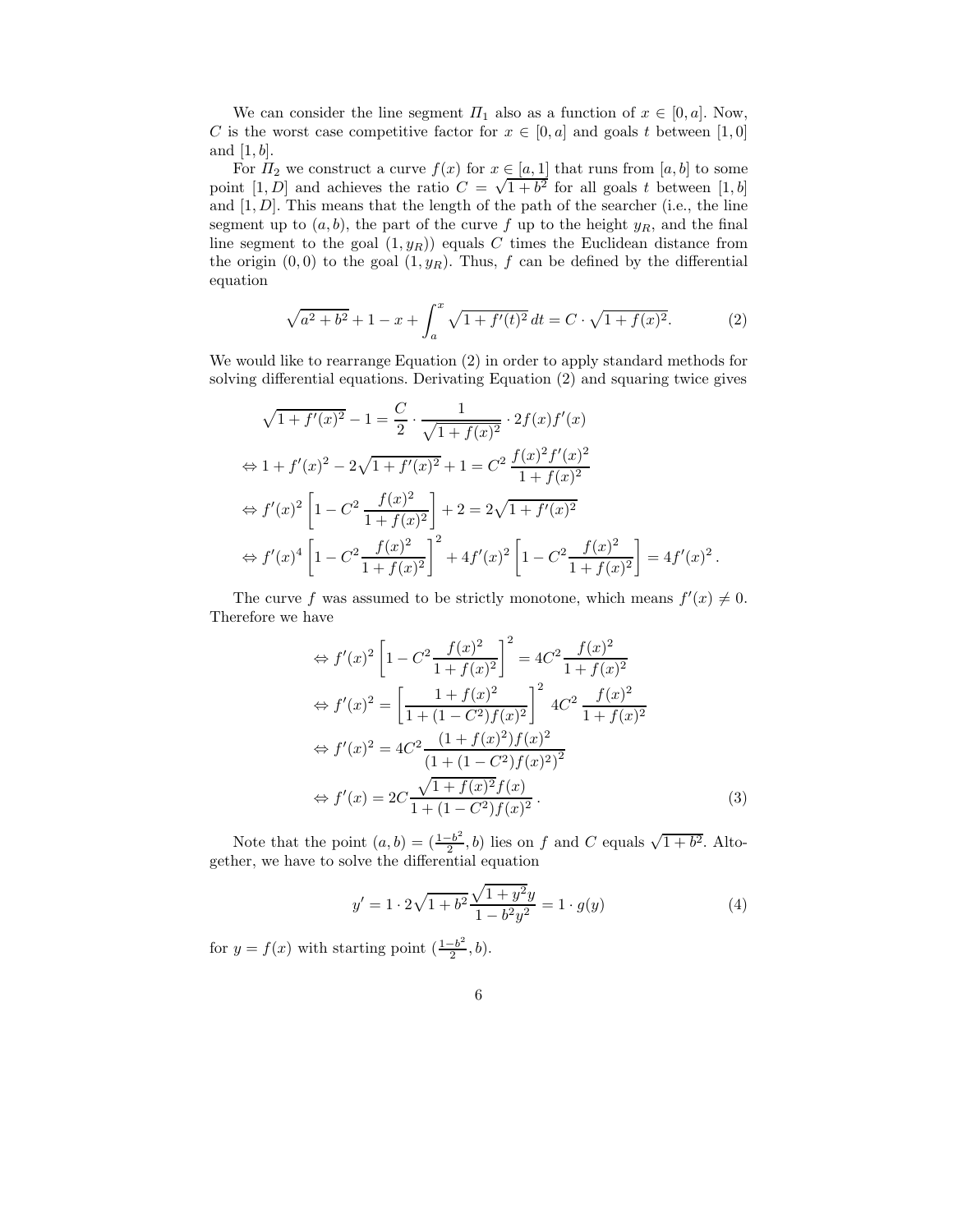Equation (4) is a first order differential equation  $y' = h(x)g(y)$  with separated variables and point  $(k, l)$  on y. A general solution is given by

$$
\int_{l}^{y} \frac{dt}{g(t)} = \int_{k}^{x} h(z)dz;
$$

see Walter [29]. Thus, we have to solve

$$
\int_b^y \frac{1 - b^2 t^2}{2\sqrt{1 + b^2}\sqrt{1 + t^2}t} dt = \int_{(1 - b^2)/2}^x 1 \cdot dz = x - (1 - b^2)/2
$$

By simple analysis, we obtain

 $\boldsymbol{\beta}$ 

$$
x = -\frac{b^2 \sqrt{1 + y^2} + \arctanh\left(\frac{1}{\sqrt{1 + y^2}}\right) - \arctanh\left(\frac{1}{\sqrt{1 + b^2}}\right) - \sqrt{1 + b^2}}{2\sqrt{1 + b^2}}
$$

which is the solution for the inverse function  $x = f^{-1}(y)$ . By simple analysis we get

$$
x' = \frac{1}{g(y)} = -\frac{(b^2y^2 - 1)}{2\sqrt{1 + y^2}y\sqrt{(1 + b^2)}} \ge 0 \text{ for } y \in [0, 1/b]
$$

and

$$
c'' = -\frac{(b^2y^2 + 2y^2 + 1)}{2(1 + y^2)^{3/2}\sqrt{1 + b^2}y^2} \le 0
$$
 for  $y \ge 0$ ,

Scince  $x = f^{-1}(y)$  is concave in the given interval,  $y = f(x)$  is convex. Additionally,  $f^{-1}$  attains a maximum for  $y = \frac{1}{b}$ .

Altogether we have a situation for the inverse function  $x = f^{-1}(y)$  for  $y \in \mathbb{R}^n$  $[0, \frac{1}{b}]$  as shown in Figure 4(i).

Now, we have to find a value for b so that  $f^{-1}(\frac{1}{b})$  equals 1, so that  $f^{-1}$ behaves as depicted in Figure 4(ii). That is, we have to find a solution for

$$
1 = -\frac{b^2 \sqrt{1 + \frac{1}{b^2}} + \arctanh\left(\frac{1}{\sqrt{1 + \frac{1}{b^2}}}\right) - \arctanh\left(\frac{1}{\sqrt{1 + b^2}}\right) - \sqrt{1 + b^2}}{2\sqrt{1 + b^2}}.
$$
 (5)

This fixes b and, in turn, D to  $\frac{1}{b}$ . Note that in this case  $y = f(x)$  has the desired properties for  $x \in [a, 1] = \left[\frac{1-b^2}{2}\right]$  $\frac{-b^2}{2}, 1$ .

We have already seen that  $y = f(x)$  is convex for  $x \in [a, 1]$ . Additionally, the line segment from  $(0, 0)$  to  $(a, b)$  is convex. To show that the conjunction of both elements is also convex, we have to show that the tangent to  $f$  at  $(a, b)$  equals a prologation of the line segment; see Figure 4. In other words we have to show  $f^{-1'}(b) = \frac{a}{b} = \frac{1-b^2}{2b}$  $\frac{-b^2}{2b}$ . This is equivalent to  $\frac{1}{g(b)} = \frac{1-b^2}{2b}$  which is obviously true.

Solving Equation (5) numerically, we get  $b = 0.34...$  This gives  $D = \frac{1}{b}$ 2.859...,  $a = \frac{1-b^2}{2} = 0.43...$  and a worst-case ratio  $C = \sqrt{1+b^2} = 1.05948...$ The corresponding curve  $f^{-1}$  is shown in Figure 4(ii).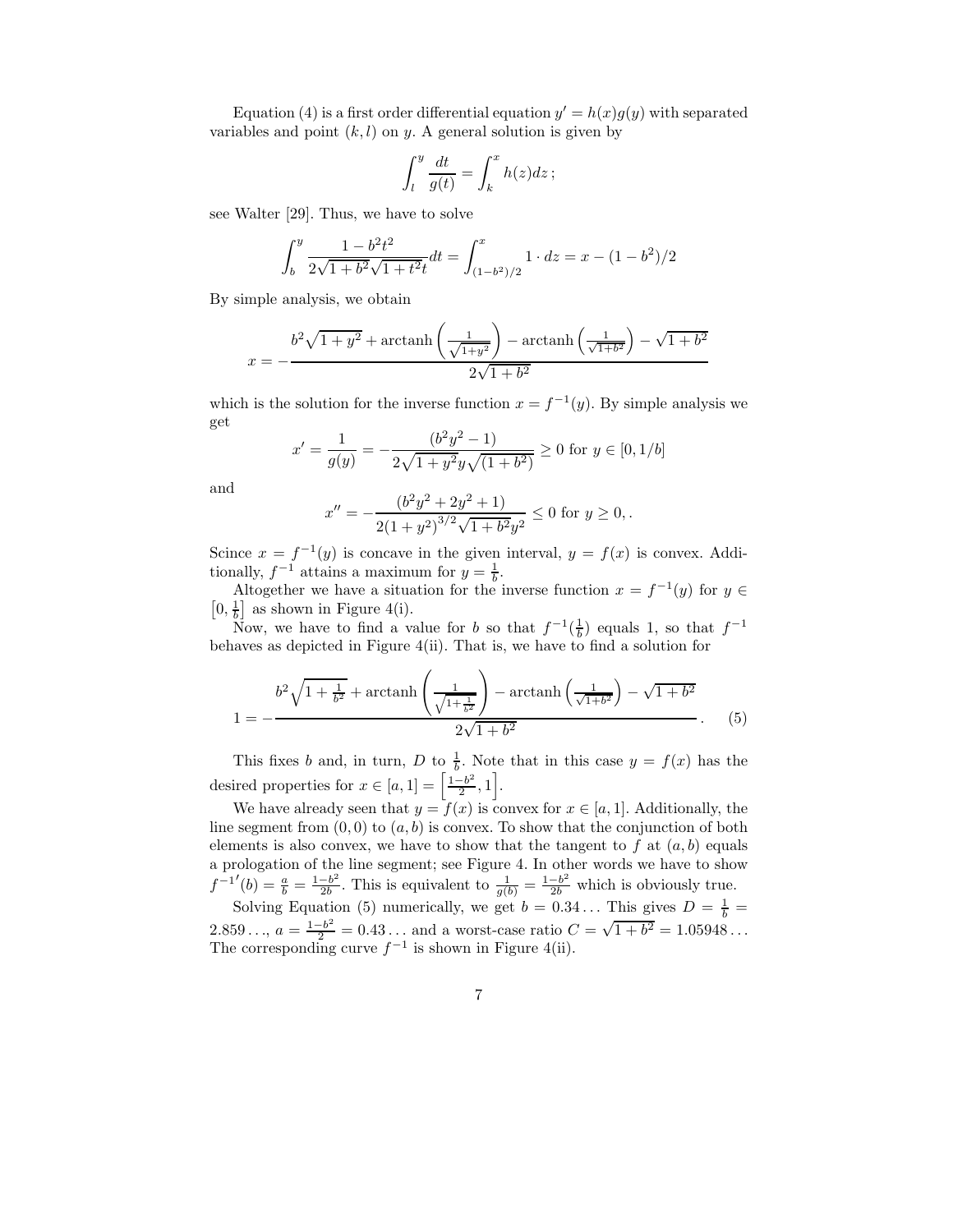

Fig. 4. The inverse situation of the window shopper problem. The curve  $f^{-1}$  should hit the line  $X = 1$ .

Altogether, we combine  $\Pi_1$ , the line segment,  $\Pi_2$ , the constructed curve f, and the ray from  $(1, D)$  to  $(1, \infty)$ ,  $\Pi_3$ , and obtain a convex curve with the given properties and an optimal competitive factor of  $C = \sqrt{1+b^2} = 1.05948...$ 

### 3 Searching for a Ray in the Plane

In this section, we consider the general problem of searching for the origin of a ray in the plane. We assume that the distance to the goal is at least 1 and use the competitive ratio as a quality measure for or search. In our case, the competitive ratio is given by the length of the searcher's path compared to the Euclidean distance from the start point to the ray's origin. For a fixed scenario (i.e., a start point, s, and a given ray,  $R$ , emanating from point  $t$ ), the cost of the search for the ray is given by the ratio

$$
C_{\Pi} := \frac{|H| + |pt|}{|st|},\tag{6}
$$

where  $\Pi$  denotes the searcher's path from s to  $R$ , and p the point where the searcher finds the ray  $R$ ; see Figure 5.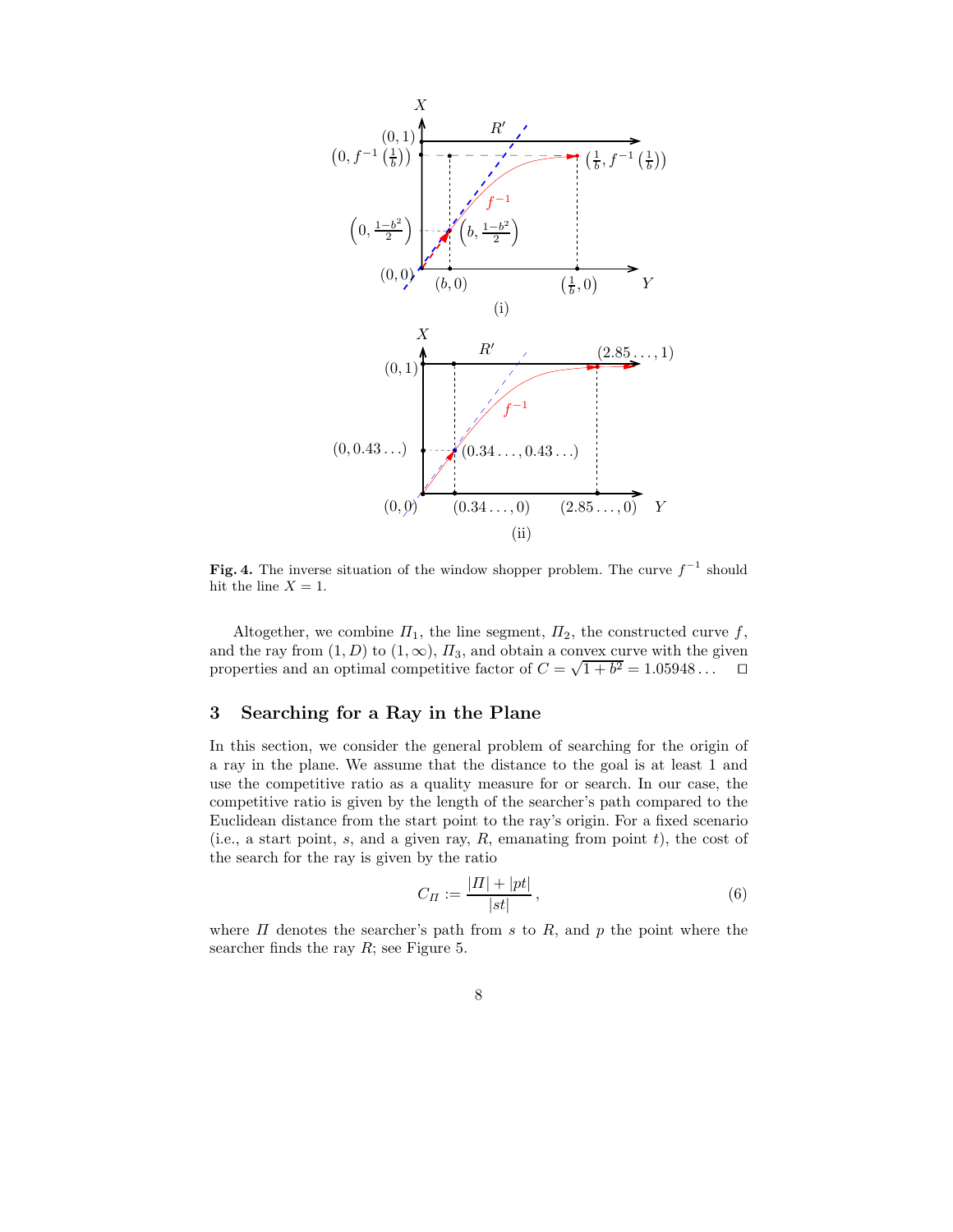

Fig. 5. Searching for a ray R.

#### 3.1 A Competitive Search Strategy

Now, we are interested in a path for the searcher that achieves a good ratio. To find an upper bound for the costs of a search strategy, we see the search as a two-person game: First, a searcher chooses a search path. Then, based on the seachers decisions, a hider chooses its hiding point  $t$ , and the ray,  $R$ , emanating from t such that the ratio  $C_H$  is maximized. The intention of the searcher is to minimize the maximum that can be achieved by the hider.



Fig. 6. (i) A spiral and a ray, (ii) the tangent angle  $\alpha$ .

It seems to be a good strategy to search for a ray by walking a logarithmic spiral that starts in  $s$ ; see Figure  $6(i)$ . A logarithmic spiral is given (in polar coordinates) by

$$
r(\theta) = ae^{b\theta}, \ a > 0, b > 0, -\infty < \theta < \infty.
$$

An important property of a logarithmic spiral is that every ray,  $R'$ , emanating from the spiral's origin s intersects the spiral with the same tangent angle,  $\alpha$  [4];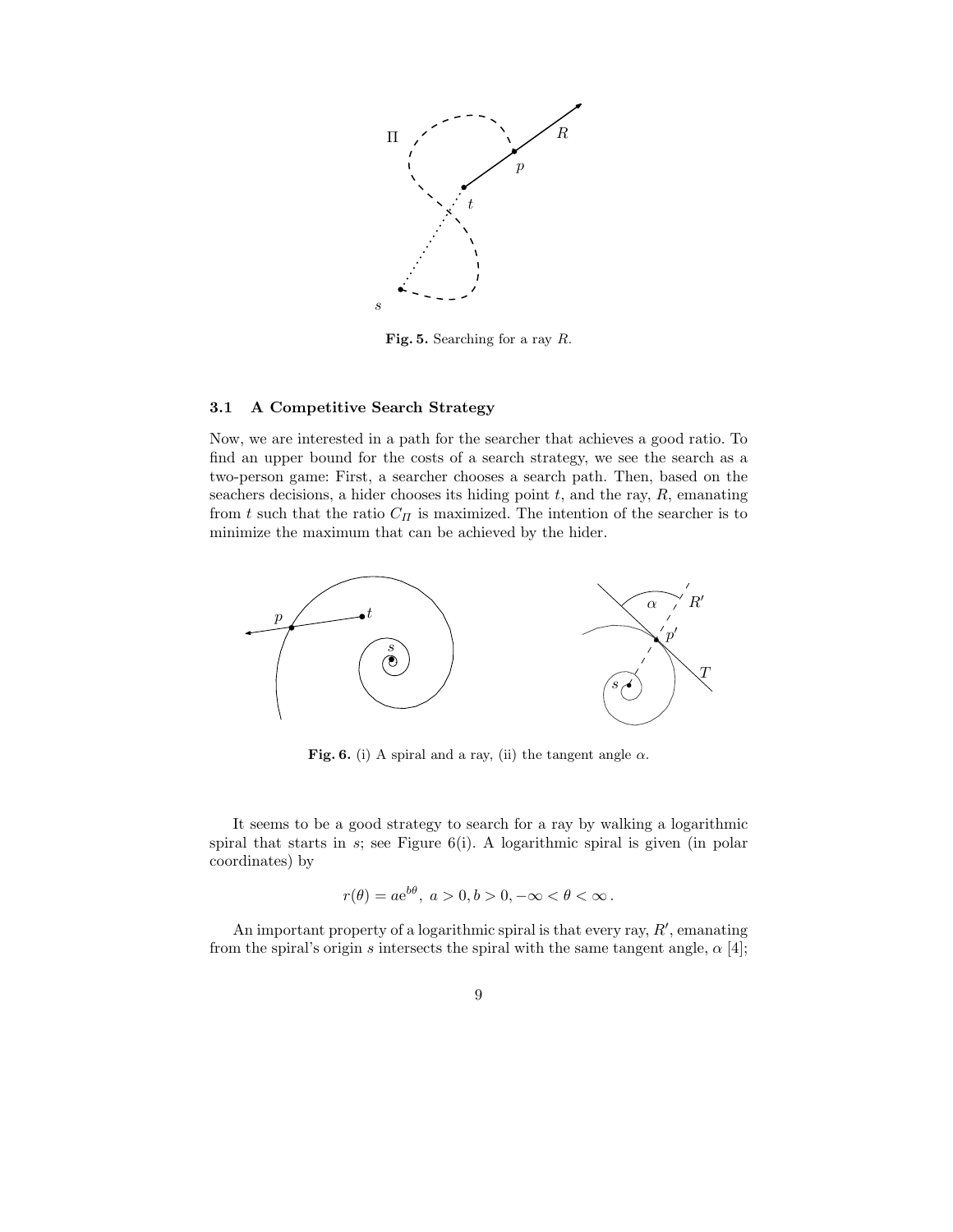see Figure 6(ii). For a given spiral,  $\alpha$  fulfills

 $b = \cot \alpha$ .

The Worst Case Position for the Ray Given a logarithmic spiral, a hider may now choose a position for the target ray that maximizes the ratio  $C_{\Pi}$ depending on the spiral parameters  $a$  and  $b$ . W.l.o.g. we assume that the searcher follows a counterclockwise spiral.

It is easy to see that the worst case is achieved if the searcher slightly misses the target ray,  $R$ , and has to walk another full loop until it meets  $R$  again:

**Lemma 1.** Given a point,  $t$ , and a logarithmic spiral, the ray that emanates from t and maximizes the ratio  $C_{II}$  is a tangent to the spiral.

*Proof.* Consider the set of rays emanating from the point  $t$ , and their first intersection with the spiral; see Figure 7. The ray  $R_4$  achieves the highest ratio among all rays that emanate from t: We can increase the ratio  $C_H$  of any other ray by rotating it counterclockwise around  $t$  until the ray is almost a tangent to the spiral.<sup>4</sup> Note that  $p'$  in Figure 7 is not actually an intersection, but the searcher moving on the spiral slightly misses the ray  $R_4$  in  $p'$ , but detects the ray in  $p_4$ . However,  $p'$  is arbitrarily close to the spiral; thus, we consider  $p'$  to be a point on the spiral. We call  $p'$  tangent point.



Fig. 7. Different positions of rays.

Position of the starting point of the ray Now, the hider is still free to choose the position of the ray's origin, t, to maximize the search costs  $C_{\Pi}(t)$ .

<sup>&</sup>lt;sup>4</sup> Of course there are two possible tangents; we choose the tangent whose intersection with the spiral is farther away from the ray's origin  $t$ .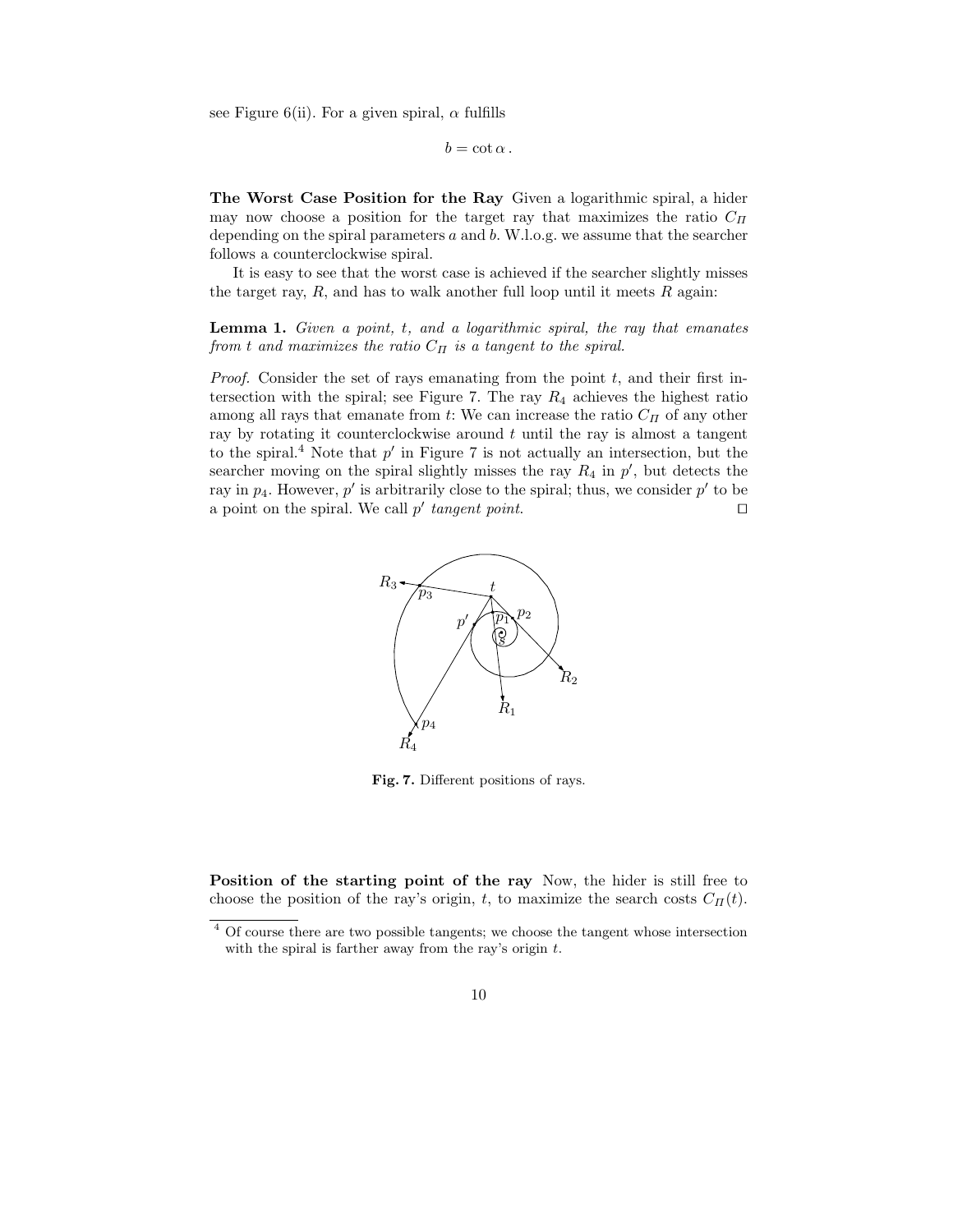

Fig. 8. The tangent T to the spiral in point  $p'$ .

We fix a tangent,  $T$ , and examine different positions of the ray's origin on  $T$ . Let  $p'$  be the tangent point for T on the spiral as defined in Lemma 1; see Figure 8.

If we place t in a position between p and  $p'$  on T, the resulting ray is no tangent to the spiral. Thus, we consider possible positions for  $t$  only on the opposite side.

To find the worst case position for t (i.e., the position that maximizes  $C_{\Pi}(t)$ ), we can place t in  $p'$  and move it along T away from p observing  $C_{\Pi}(t)$ ; see Figure 8. Let  $t_{\perp}$  be the point on T such that  $st_{\perp}$  is perpendicular to T. It is easy to see that  $C_{\Pi}(t)$  increases if we move t from p' towards  $t_{\perp}$  because we simultaneously increase the numerator and decrease the denominator of  $C_{\Pi}(t)$ ; see Equation 6. If we move t farther than  $t_{\perp}$ , we increase both the numerator and the denominator of  $C_{\Pi}(t)$ , so this case requires a more careful analysis. In the following, we give a value for  $C_{\Pi}(t_{\perp})$ . Then, we examine whether there is a point t right to  $t_{\perp}$  that yields a higher value for  $C_{\Pi}(t)$ .

 $C_{\pi}(t)$  depends on the given spiral (i.e., the parameters a and b) and on the ray. By Lemma 1 the ray that maximizes  $C_{II}(t)$  is a tangent to the spiral, so the tangent point, p', is given by  $|sp'| = ae^{b\theta_{p'}}$  for some  $\theta_{p'}$ .

For convenience, we assume that our searcher starts in the origin and  $p'$  is a point on the X-axis, see Figure 9(i). Thus, the searcher makes a number of full turns on the spiral from  $s$  to  $p'$  and we have

$$
\theta_{p'} = k \cdot 2\pi \text{ for some } k \in \mathbb{Z}^+ \,. \tag{7}
$$

Now, we want to compute the distance  $|pp'|$ . The point p can be computed using the angle  $\beta := \angle psp'$ ; see Figure 9(i). It turns out that  $\beta$  depends only on the spiral parameter b!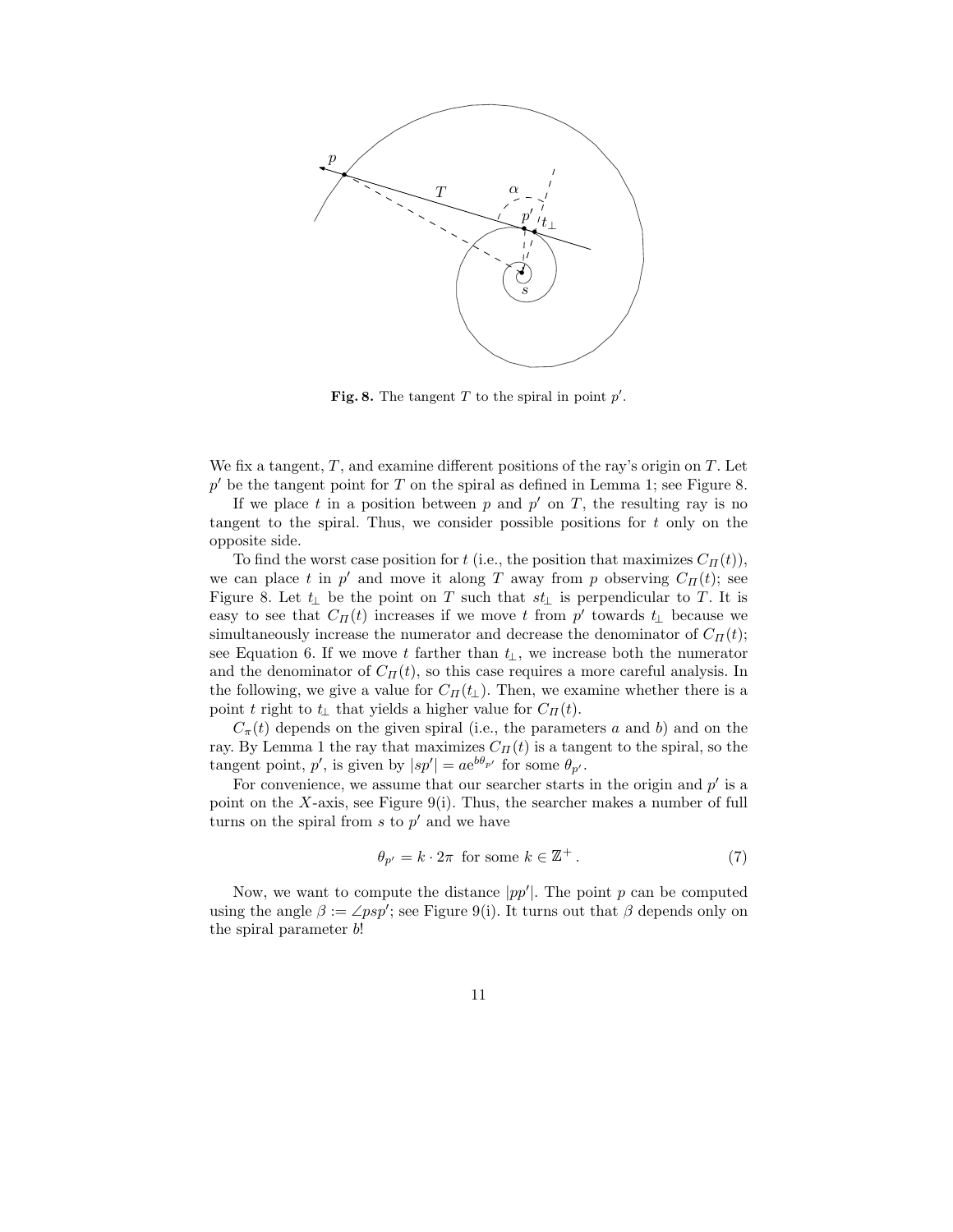

Fig. 9. (i) The angle  $\beta$ , (ii) Tangent T.

**Lemma 2.** The angle  $\beta(b) := \angle psp'$  is given by the solution to

$$
\frac{\sin \alpha}{\sin(\alpha - \beta(b))} = e^{b(2\pi + \beta)}.
$$

*Proof.* A line running through  $(r_0, \theta_0)$  and perpendicular to the line  $\theta = \theta_0$  is given in polar coordinates by  $r(\theta) = \frac{r_0}{\cos(\theta - \theta_0)}$ . In our case,  $t_{\perp}$  is perpendicular to our tangent T. Further,  $|st_{\perp}| = |sp'| \sin \alpha = ae^{b\theta_p} \sin \alpha$  and  $2\pi - \theta_{t_{\perp}} = \frac{\pi}{2} - \alpha$ holds; see Figure 9(ii). Thus, our tangent  $T$  is given by

$$
r(\theta) = \frac{a e^{b\theta_{p'}} \sin \alpha}{\sin(\alpha - \theta)}.
$$

The point  $p$  is on the tangent as well as on the spiral; thus, we have

$$
r(\theta_p) = \frac{a e^{b\theta_{p'}} \sin \alpha}{\sin(\alpha - \theta_p)} = a e^{b\theta_p}.
$$

From s to p, the seacher moves on the spiral first to  $p'$ , then a full turn, and last the arc given by  $\beta(b)$ , so we have  $\theta_p = \theta_{p'} + 2\pi + \beta(b) = (k+1) 2\pi + \beta(b)$ . This yields

$$
\frac{e^{b\theta_{p'}}\sin\alpha}{\sin(\alpha-\beta(b))} = e^{b(\theta_{p'}+2\pi+\beta(b))} \Longleftrightarrow \frac{\sin\alpha}{\sin(\alpha-\beta(b))} = e^{b(2\pi+\beta(b))}
$$

.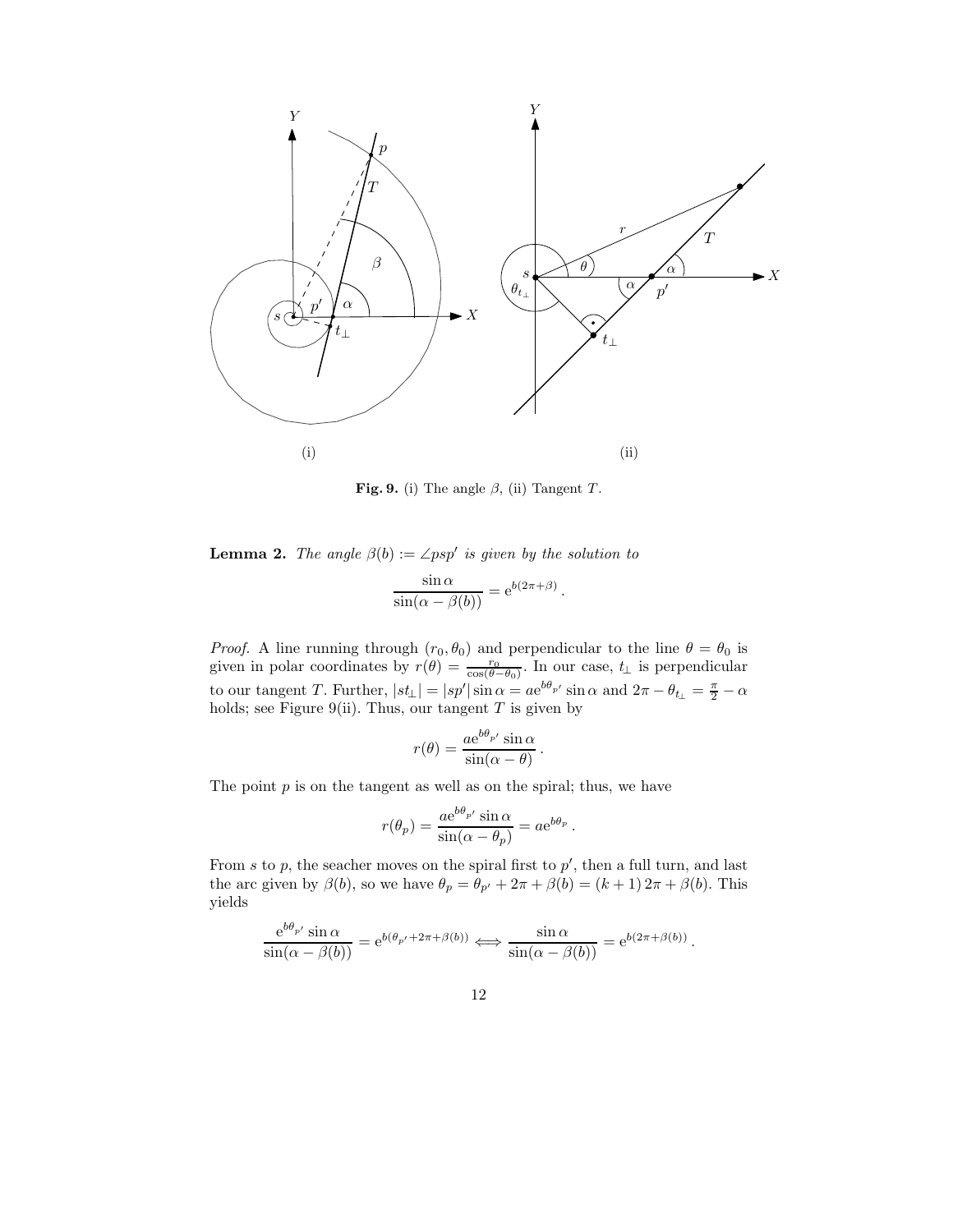Remark that  $\beta(b)$  is independent from  $\theta_{p'}$ ; that is, the angle  $\beta$  is the same for every point  $p$  on the given spiral!  $\Box$ 

Now, we can compute  $|pp'|$  using  $\beta(b)$ , which allows us to prove the following theorem:

**Theorem 2.** Given a spiral and a tangent, T, to the spiral, the ratio  $C_{\Pi}(t_1)$ depends only on the spiral parameter b and is given by

$$
C_{t_{\perp}}(b) = \frac{e^{b(2\pi+\beta(b))}}{\sin\alpha \cdot \cos\alpha} + \frac{e^{b(2\pi+\beta(b))}\cdot \sin(\beta(b))}{\sin^2\alpha} + b.
$$

Its minimum value is  $22.49084026...$  for  $b = 0.11371...$ 

*Proof.* Consider the triangle  $\triangle$ *spp'*; see Figure 9(ii). Because p is a point on the spiral we have  $|sp| = ae^{b\theta_p}$  for some  $\theta_p$ . As in the proof of Lemma 2, we have  $\theta_p = \theta_{p'} + 2\pi + \beta(b)$ . Further, we have  $\angle sp'p = \pi - \alpha$ . Applying the law of sines yields

$$
\frac{|sp|}{\sin(\pi - \alpha)} = \frac{|sp|}{\sin \alpha} = \frac{|pp'|}{\sin \beta(b)}
$$

$$
\iff |pp'| = \frac{ae^{b\theta_p}\sin\beta(b)}{\sin \alpha} = \frac{ae^{b(\theta_{p'} + 2\pi + \beta(b))}\sin\beta(b)}{\sin \alpha}.
$$

Because the triangle  $\triangle sp't$  is right angled we have  $|p't_{\perp}| = |sp'| \cos \alpha =$  $ae^{b\theta_{p'}}\cos\alpha$ ; thus, the distance  $|pt_{\perp}| = |pp'| + |p't_{\perp}|$  is given as

$$
|pt_{\perp}| = \frac{ae^{b(\theta_{p'} + 2\pi + \beta(b))}\sin \beta(b)}{\sin \alpha} + ae^{b\theta_{p'}}\cos \alpha.
$$

The length of the arc  $\Pi$  on the spiral from s to p is given by  $|\Pi| = \frac{\sqrt{1+b^2}}{b}$  $\frac{+b^2}{b}r(\theta_p)=$  $\sqrt{1+b^2}$  $\frac{b^{\pm b^2}}{b}$  ae<sup>b $\theta_p$ </sup> [4]. With  $b = \cot \alpha$ , we have

$$
\frac{\sqrt{1+b^2}}{b} = \frac{\sqrt{1+\cot^2 \alpha}}{\cot \alpha} = \sqrt{\frac{1}{\cot^2 \alpha} \left(1+\cot^2 \alpha\right)} = \sqrt{\frac{\sin^2 \alpha \cdot \cos^2 \alpha}{\cos^2 \alpha}} = \frac{1}{\cos \alpha},
$$

Now, using  $|st_{\perp}| = |sp'| \sin \alpha = a e^{b\theta_{p'}} \sin \alpha$ , we can compute the ratio  $C_{t_{\perp}}(b)$ :

$$
C_{t_{\perp}}(b) = \frac{|H| + |pt_{\perp}|}{|st_{\perp}|}
$$
  
= 
$$
\frac{\frac{1}{\cos \alpha} a e^{b(\theta_{p'} + 2\pi + \beta(b))} + \frac{1}{\sin \alpha} a e^{b(\theta_{p'} + 2\pi + \beta(b))} \sin \beta(b) + a e^{b\theta_{p'}} \cos \alpha}{a e^{b\theta_{p'}} \sin \alpha}
$$
  
= 
$$
\frac{\frac{1}{\cos \alpha} e^{b(2\pi + \beta(b))} + \frac{1}{\sin \alpha} e^{b(2\pi + \beta(b))} \sin \beta(b) + \cos \alpha}{\sin \alpha}
$$
  
= 
$$
\left(\frac{1}{\sin \alpha \cdot \cos \alpha} + \frac{\sin \beta(b)}{\sin^2 \alpha}\right) e^{b(2\pi + \beta(b))} + \cot \alpha.
$$

We observe that  $C_{t_1}(b)$  is independent of  $\theta_{p'}$ ; that is, the value of  $C_{\Pi}(t_{\perp})$  is the same for every given tangent  $T$ . Now, the searcher is allowed to minimize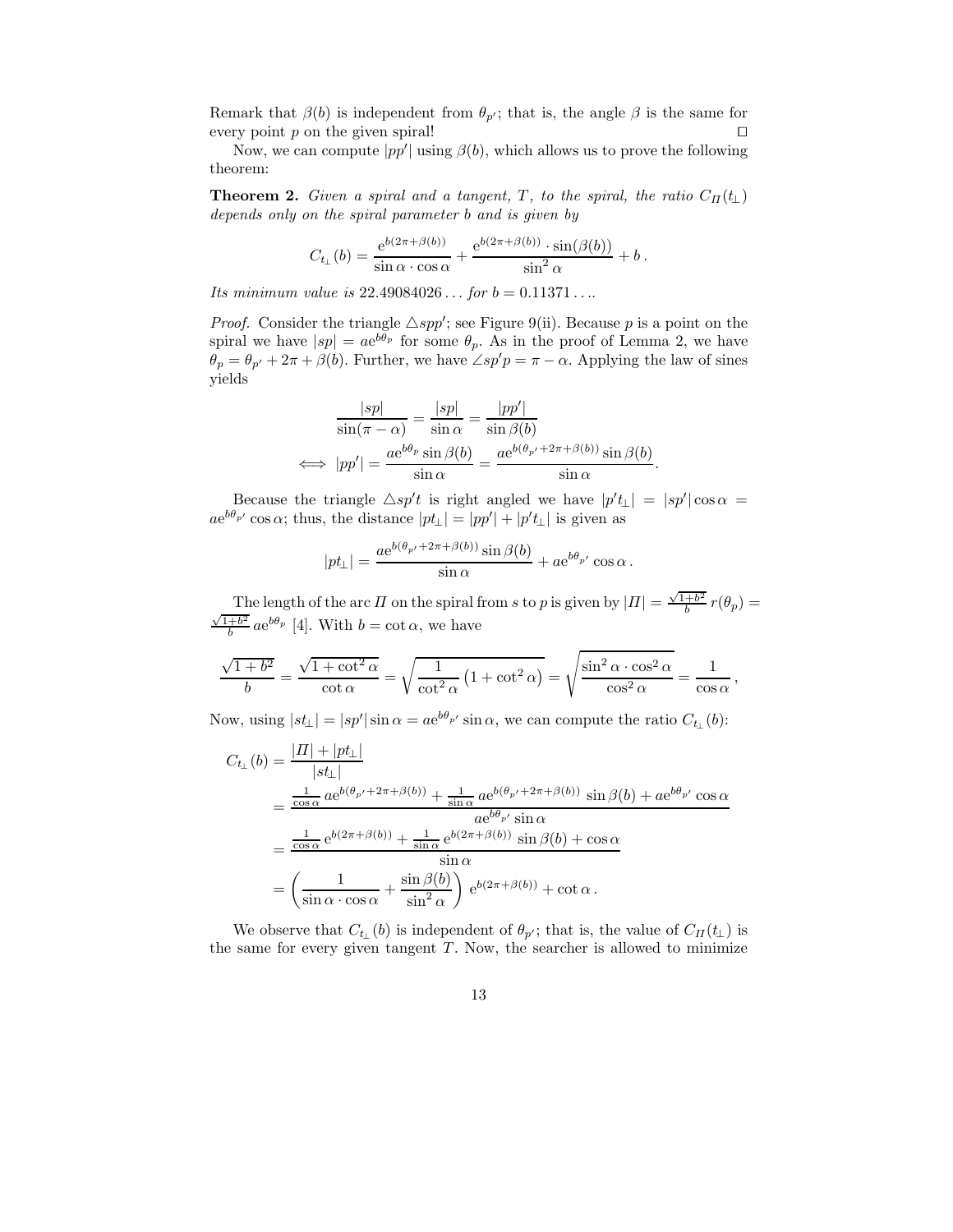the search costs by choosing an appropriate value for b. Evaluating  $C_{t_1}(b)$  numerically yields a minimum value of  $22.49084026...$  for  $b = 0.11371...$ 

Remark that every tangent to a given spiral yields the same value for  $C_{\Pi}(t_{\perp})!$ So far, we have found the best achievable ratio  $C_{\Pi}$  for the case that the hider chooses  $t_{\perp}$ . Further, we found a value for b that yields the optimal spiral for all tangents in this case.

In the following, we examine whether there is a point t right to t⊥ that achieves a ratio that is worse than the ratio of  $t_{\perp}$ . As mentioned above, we move the point t along the tangent T. Let angle  $\gamma$  denote the angle ∠tst<sub>⊥</sub>.



Fig. 10. The triangle  $st_{\perp}t$ 

**Theorem 3.** The best achievable value for  $C_{\pi}$  is 22.51306056... and is achieved by the point t which is specified by  $\gamma = 0.4443328023...$  and  $b = 0.1137...$ 

*Proof.* Since the  $\triangle st_{\perp}t$  is right angled, we have  $\sin \gamma = \frac{|tt_{\perp}|}{|st|}$  $\frac{tt_{\perp}|}{|st|}$  and  $|st| = \frac{|st_{\perp}|}{\cos \gamma}$ .  $C_{\Pi}(t)$  depends on  $\gamma$  and b:

$$
C_{t}(b,\gamma) = \frac{|H| + |pt_{\perp}| + |t_{\perp}t|}{|st|} = \frac{|H| + |pt_{\perp}|}{|st_{\perp}|} \cos \gamma + \frac{|t_{\perp}t|}{|st|}
$$

$$
= C_{t_{\perp}}(b) \cos \gamma + \sin \gamma
$$

As  $0 < \gamma < \frac{\pi}{2}$  holds, we have  $C_{t_{\perp}}(b) < C_t(b, \gamma)$ . Now, the hider can maximize  $C_t(b, \gamma)$  using  $\gamma$  and the searcher can minimize  $C_t(b, \gamma)$  by choosing an appropriate b. Since  $\gamma$  is independent from b, the searcher can use the results from Theorem 2 to minimize the ratio. Numerical analysis shows that  $\gamma = 0.4443328023...$ yields the minimum  $C_{\Pi}(t) = 22.51306056...$  for  $C_{\Pi}(t_{\perp}) = 22.49084026...$  This completes our proof. completes our proof.

We can see that t lies in fact very close to  $t_{\perp}$ .

## 4 A Lower Bound for Searching a Ray

To get a lower bound on the competitive ratio for our problem, we discuss the following subproblem: We require that the ray,  $R$ , we are looking for is part of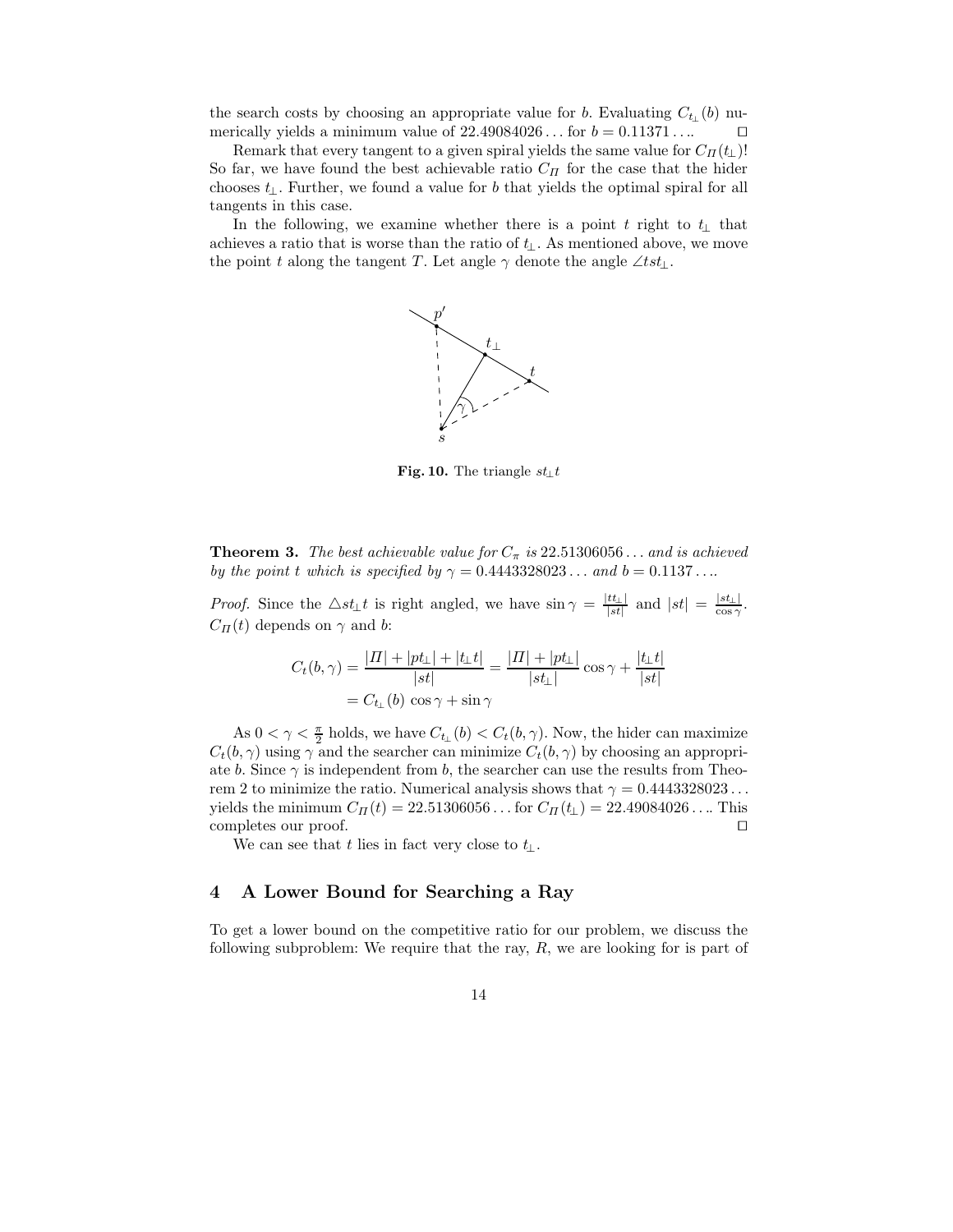

Fig. 11. A ray,  $R$ , that emanates from  $t$  and is part of a ray that emanates from  $s$ .

a rays that emanates from the searcher's start point, s (i.e., the start point, s, lies on the the extension of  $R$  to a straight line)

If we consider the full bundle of lines passing through  $s$ , the given problem is equivalent to the problem of searching for a point in the plane as presented by Alpern and Gal [1]. We assume that the searcher detects the goal if it is swept by the radius vector of its trajectory; that is, the searchers knows the position of the goal as soon as it hits the ray emanating from the goal. Alpern and Gal [1] showed that among all monotone and periodic strategies, a logarithmic spiral represented by polar coordinates  $(\theta, e^{b\theta})$  gives the best search strategy in this setting. A strategy S represented by its radius vector  $X(\theta)$  is called periodic and monotone if  $\theta$  is always increasing and X also satisfies  $X(\theta + 2\pi) > X(\theta)$ .

The factor of the best achievable monotone and periodic strategy is given by  $\min_b e^{2\pi b} \sqrt{1 + \frac{1}{b^2}} = 17.289...$  and achieves its minimum for  $b = 0.15540...$ , see Alpern and Gal [1]. Note, that the searcher does not have to reach the ray's origin in this setting.

Unfortunately, it was not shown that a periodic and monotone strategy is the best strategy for this problem. Alpern and Gal state that it seems to be a complicated task to show that the spiral optimizes the competitive factor. Thus, the given factor cannot be adapted to be a lower bound to our problem. Therefore, we consider a discrete bundle of  $n$  rays that emanate from the start and which are separated by an angle  $\alpha = \frac{2\pi}{n}$ , see Figure 12. We are searching for a goal on one of the n rays.<sup>5</sup> Again, the goal is detected if it is swept by the radius vector of the trajectory. Note that if  $n$  goes to infinity we are back to the original problem. But we can neither assume that we have to visit the rays in a periodic order nor that the depth of the visits increases in every step. Thus, we represent a search strategy,  $S$ , as follows: In the kth step, the searcher hits a ray—say ray i—at distance  $x_k$  from the origin, moves a distance  $\beta_k x_k - x_k$ 

<sup>5</sup> Note that the searcher is not confined to walk on the rays, but can move arbitrarily in the plane; in contrast to the m-ray search problem.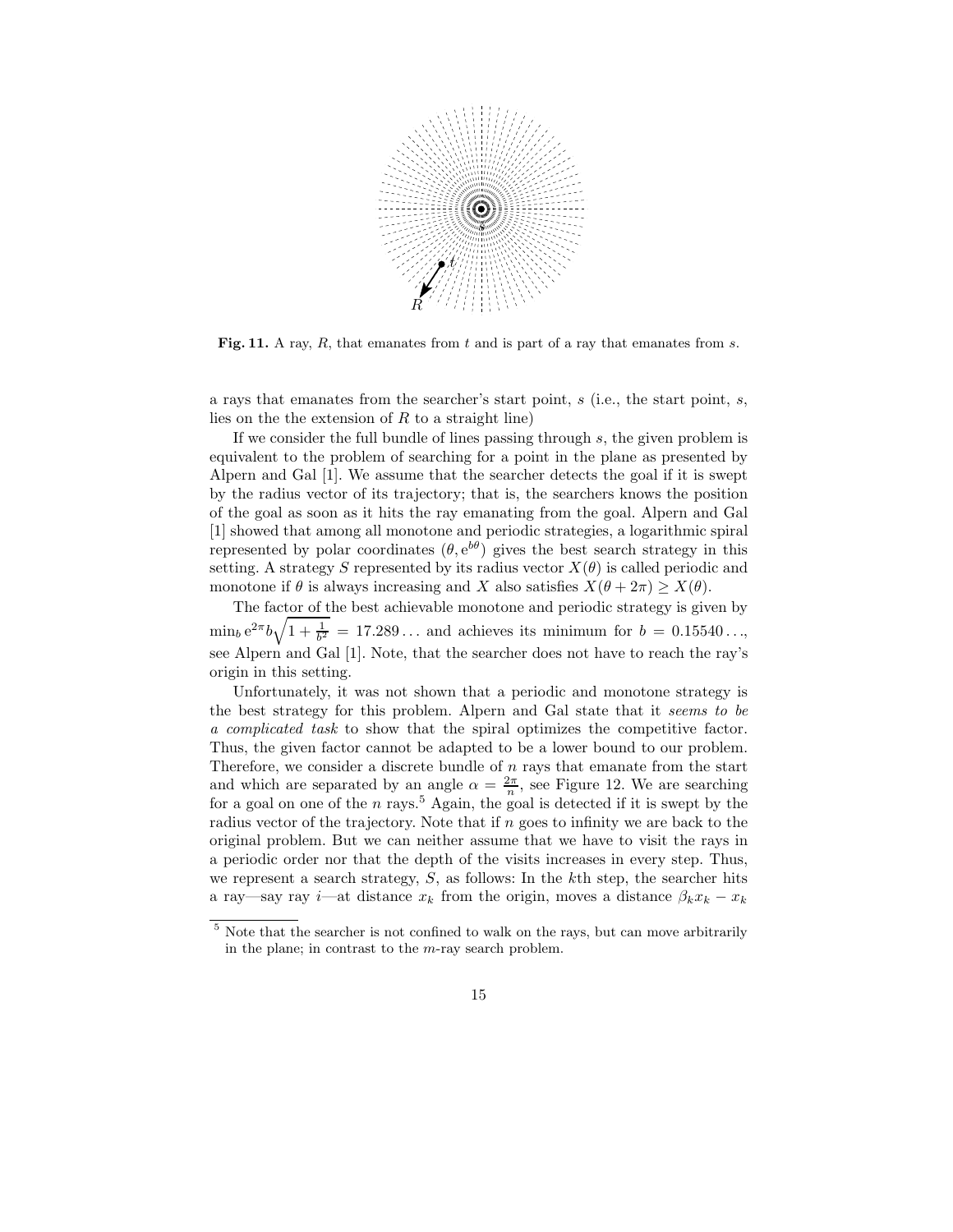along the ray i, and leaves the ray at distance  $\beta_k x_k$  with  $\beta_k \geq 1$ . Then, it moves to the next ray within distance  $\sqrt{(\beta_k x_k)^2 - 2\beta_k x_k x_{k+1} \cos \gamma + x_{k+1}^2}$ , see Figure 12. Note that any search strategy for our problem can be described in this way.



Fig. 12. A bundle of n rays and the representation of a strategy.

Let us assume that the ray i is visited the next time at index  $J_k$ . The worst case occurs if the searcher slightly misses the goal while visiting ray i up to distance  $x_k$ . Instead, it finds the goal at step  $x_{J_k}$  on ray i arbitrarily close to  $\beta_k x_k$ . Either we have  $x_{J_k} > \beta_k x_k$ ; that is, the searcher discovers the goal in distance  $x_{J_k}$  on ray i and moves  $x_{J_k} - \beta_k x_k$  to the goal, or we have  $x_{J_k} < \beta_k x_k$ . In the latter case, the searcher moves  $\beta_k x_k - x_{J_k}$  from  $x_{J_k}$  and finds the goal by accident. In both cases, the searcher moves  $|x_{J_k} - \beta_k x_k|$  in the last step. Altogether, the competitive factor,  $C(S)$ , is bigger than

$$
|x_{J_k} - \beta_k x_k| + \sum_{i=1}^{J_k - 1} \beta_i x_i - x_i + \sqrt{(\beta_i x_i)^2 - 2\beta_i x_i x_{i+1} \cos \gamma + x_{i+1}^2}
$$

$$
\beta_k x_k
$$

.

By simple trigonometry, the shortest distance from  $\beta_i x_i$  to a neighboring ray is given by  $\beta_i x_i \sin \frac{2\pi}{n}$ . Fortunately, this distance is smaller than the distance  $\sqrt{(\beta_i x_i)^2 - 2\beta_i x_i x_{i+1} \cos \gamma + x_{i+1}^2}$  to any other ray. Thus, we have

$$
C(S) > \frac{\sum_{i=1}^{J_k - 1} \beta_i x_i}{\beta_k x_k} \sin \frac{2\pi}{n}.
$$

Altogether, we have to find a lower bound for  $\frac{\sum_{i=1}^{J_k-1} f_i}{f_k}$ , where  $J_k$  denotes the index of the next visit of the ray of  $x_k$  and  $f_i = \beta_i x_i$  denotes the search depth in step  $i$ . Fortunately, this problem is the same problem is in the competitive analysis for the usual  $m$ -ray problem where the searcher can move only along the rays. It was shown by Gal [9] and Baeza-Yates et al. [2] that for this problem there is an optimal strategy that visits the rays with increasing depth and in a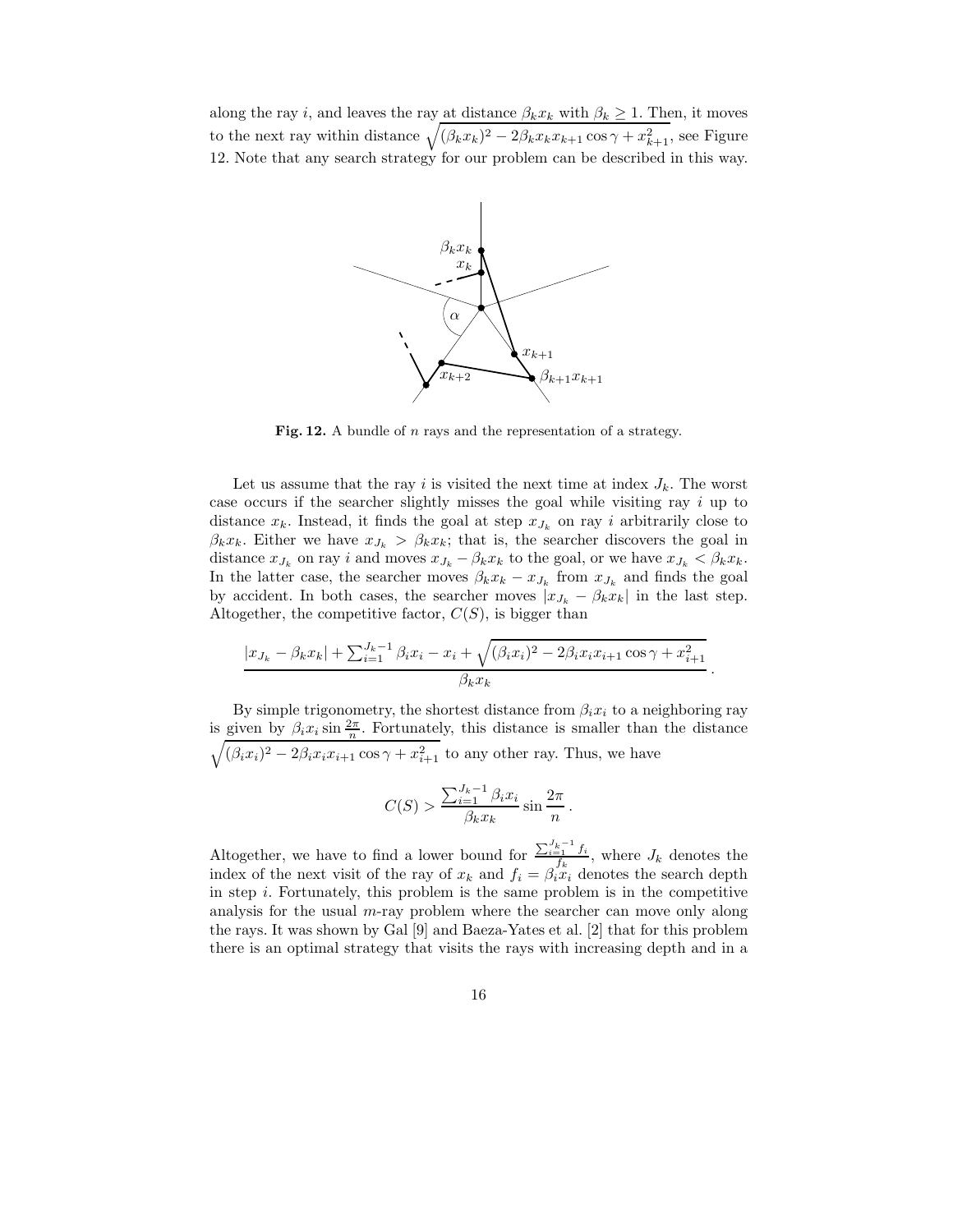periodic order; that is,  $J_k = k + n$  and  $i = k$ . The best achievable strategy is given by  $f_i = (n/(n-1))^i$ . Altogether, this results in a function

$$
(n-1)\left(\frac{n}{n-1}\right)^n \sin\frac{2\pi}{n}
$$

for n rays. We can make n arbitrarily big because our construction is valid for every  $n$ . Note that we also have a lower bound for the problem of searching a point in the plane; this lower bound is close to the factor that is achieved by a spiral search.

Theorem 4. For the ray search problem there is no strategy that achieves a better factor than

$$
\lim_{n \to \infty} (n-1) \left(\frac{n}{n-1}\right)^n \sin \frac{2\pi}{n} = 17.079\dots
$$

Additionally, every strategy for searching a point in the plane achieves a competitive factor bigger then  $17.079...$  (the optimal spiral achieves a factor of  $17.289...$ )  $[9]$ .

### 5 Summary

We considered the problem of searching a ray and its origin using the competitive framework.

If the ray starts on a known ray  $r'$  and is also perpendicular to  $r'$  we will find the origin within a path length of  $1.059...$  times the shortest path to the origin. This factor is optimal.

In general, a logarithmic spiral solves the task with a competitive factor of  $22.51...$  whereas a lower bound of  $17.079...$  is given.

The lower bound construction can also be used if it is not necessary to visit the origin and if the corresponding line of every ray goes through the starting point. For this subproblem a competitive strategy with factor  $17.289...$  was already known. We showed that there is no strategy with a factor better than  $17.079...$  in this setting.

Unfortunately, there are still some gaps between the lower and upper bounds of the factors which remain to be closed.

### References

- 1. S. Alpern and S. Gal. The Theory of Search Games and Rendezvous. Kluwer Academic Publications, 2003.
- 2. R. Baeza-Yates, J. Culberson, and G. Rawlins. Searching in the plane. Inform. Comput., 106:234–252, 1993.
- 3. P. Berman. On-line searching and navigation. In A. Fiat and G. Woeginger, editors, Competitive Analysis of Algorithms. Springer-Verlag, 1998.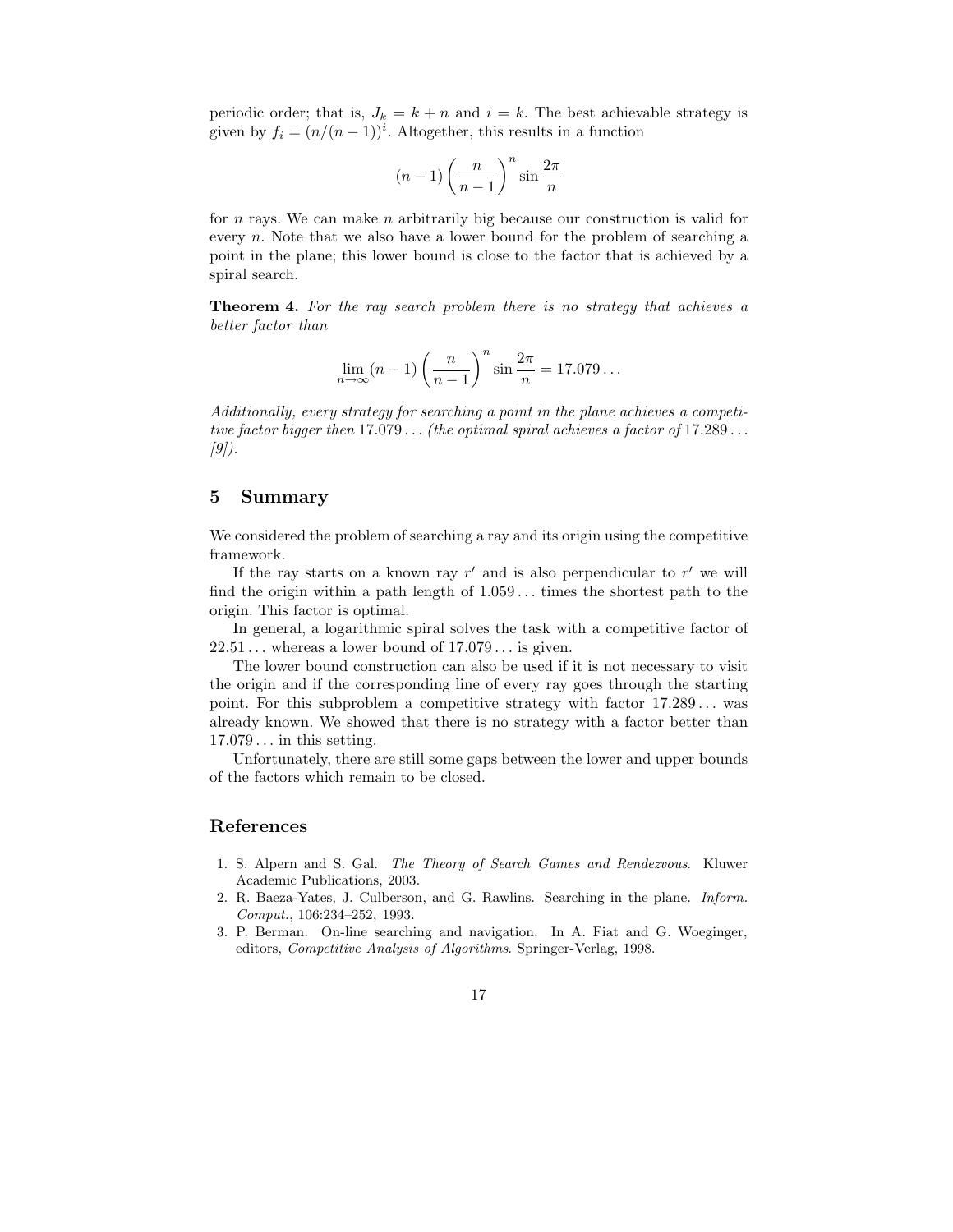- 4. I. N. Bronstein, K. A. Semendjajew, G. Musiol, and H. Mühlig. Taschenbuch der Mathematik. Verlag Harry Deutsch, Frankfurt am Main, 5th edition, 2000.
- 5. E. D. Demaine, S. P. Fekete, and S. Gal. Online searching with turn cost. Theor. Comput. Sci., 361:342–355, 2006.
- 6. A. Eubeler, R. Fleischer, T. Kamphans, R. Klein, E. Langetepe, and G. Trippen. Competitive online searching for a ray in the plane. In Abstracts 21st European Workshop Comput. Geom., pages 107–110, 2005.
- 7. A. Fiat and G. Woeginger, editors. On-line Algorithms: The State of the Art, volume 1442 of Lecture Notes Comput. Sci. Springer-Verlag, 1998.
- 8. R. Fleischer, T. Kamphans, R. Klein, E. Langetepe, and G. Trippen. Competitive online approximation of the optimal search ratio. In Proc. 12th Annu. European Sympos. Algorithms, volume 3221 of Lecture Notes Comput. Sci., pages 335–346. Springer-Verlag, 2004.
- 9. S. Gal. Search Games, volume 149 of Mathematics in Science and Engeneering. Academic Press, New York, 1980.
- 10. M. Hammar, B. J. Nilsson, and S. Schuierer. Parallel searching on m rays. Comput. Geom. Theory Appl., 18:125–139, 2001.
- 11. C. Hipke, C. Icking, R. Klein, and E. Langetepe. How to find a point on a line within a fixed distance. Discrete Appl. Math., 93:67–73, 1999.
- 12. C. Icking, T. Kamphans, R. Klein, and E. Langetepe. On the competitive complexity of navigation tasks. In H. Bunke, H. I. Christensen, G. D. Hager, and R. Klein, editors, Sensor Based Intelligent Robots, volume 2238 of Lecture Notes Comput. Sci., pages 245–258, Berlin, 2002. Springer.
- 13. P. Jaillet and M. Stafford. Online searching. Operations Research, 49(4):501–515, 2001.
- 14. T. Kamphans. Models and Algorithms for Online Exploration and Search. Dissertation, University of Bonn, 2005. http://www.kamphans.de/k-maole-05.pdf.
- 15. T. Kamphans and E. Langetepe. Optimal competitive online ray search with an error-prone robot. In Proc. 4th Internat. Workshop Efficient Experim. Algorithms, volume 3503 of Lecture Notes Comput. Sci., pages 593–596. Springer, 2005.
- 16. M.-Y. Kao, Y. Ma, M. Sipser, and Y. Yin. Optimal constructions of hybrid algorithms. J. Algor., 29:142–164, 1998.
- 17. M.-Y. Kao, J. H. Reif, and S. R. Tate. Searching in an unknown environment: An optimal randomized algorithm for the cow-path problem. *Inform. Comput.*, 133(1):63–79, 1996.
- 18. R. Klein. Algorithmische Geometrie. Springer, Heidelberg, 2nd edition, 2005.
- 19. E. Koutsoupias, C. H. Papadimitriou, and M. Yannakakis. Searching a fixed graph. In Proc. 23th Internat. Colloq. Automata Lang. Program., volume 1099 of Lecture Notes Comput. Sci., pages 280–289. Springer, 1996.
- 20. E. Langetepe. Design and Analysis of Strategies for Autonomous Systems in Motion Planning. PhD thesis, Department of Computer Science, FernUniversität Hagen, 2000.
- 21. A. López-Ortiz and S. Schuierer. The ultimate strategy to search on  $m$  rays? Theor. Comput. Sci., 261(2):267–295, 2001.
- 22. A. López-Ortiz and S. Schuierer. Online parallel heuristics, processor scheduling, and robot searching under the competitive framework. Theoret. Comput. Sci., 310:527–537, 2004.
- 23. J. S. B. Mitchell. Geometric shortest paths and network optimization. In J.-R. Sack and J. Urrutia, editors, Handbook of Computational Geometry, pages 633–701. Elsevier Science Publishers B.V. North-Holland, Amsterdam, 2000.